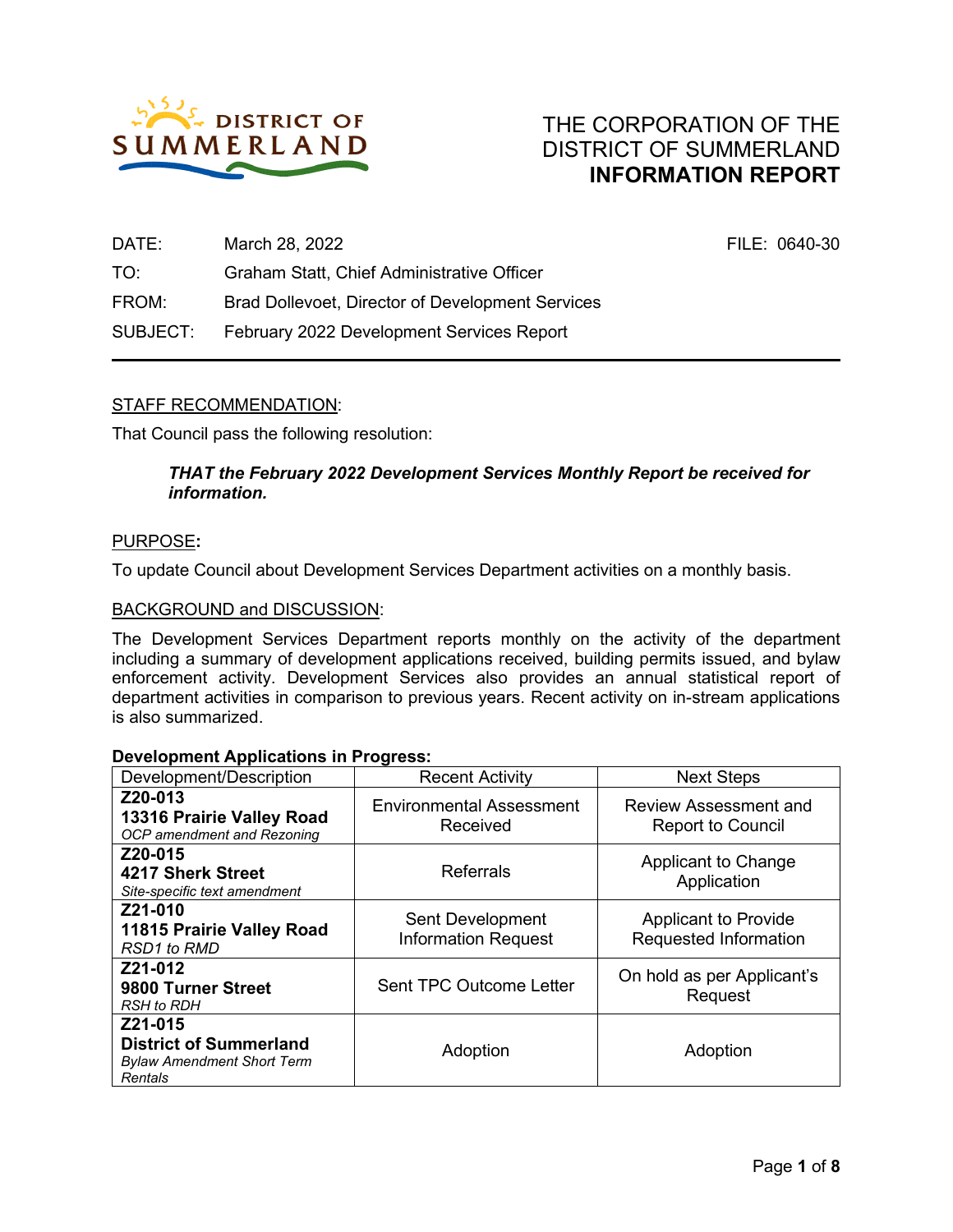| Z21-016<br>10314 Blair Street<br>Institutional to A1 Zoning                                                           | <b>ROWP Assessment</b><br>Received                                                              | Review information; PIM                                               |
|-----------------------------------------------------------------------------------------------------------------------|-------------------------------------------------------------------------------------------------|-----------------------------------------------------------------------|
| Z22-001<br><b>District of Summerland</b><br>Zoning Administrative Update                                              | $1st$ and $2nd$ reading                                                                         | Public Hearing - April 11                                             |
| Z22-002<br><b>District of Summerland</b><br><b>Secondary Dwelling Review</b>                                          | Information gathering                                                                           | Workshop - March 31                                                   |
| Z22-003<br>15835/13836<br>Logie/Industrial<br>M1 Site Specific                                                        | Going to APC                                                                                    | <b>Referral Closed</b>                                                |
| Z22-004<br>9606 Victoria Road<br>M2 Site Specific                                                                     | Out for comments, APC in<br><b>Referrals Sent</b><br>April.                                     |                                                                       |
| <b>DVP20-034</b><br>6011 Hwy 97<br>Front setback                                                                      | 12/17/2020 - Advisory<br><b>Planning Commission</b>                                             | <b>Expecting New Plans, to</b><br>Return to APC for<br>Recommendation |
| <b>DVP20-035</b><br>New plans received. New<br><b>6102 Austin Street</b><br>referral sent.<br>Retaining Wall Variance |                                                                                                 | Move forward to Council.                                              |
| <b>DVP20-036</b><br>13316 Prairie Valley Road<br>Servicing requirements                                               | Coordinated with Z20-013                                                                        | On hold at applicant's<br>request                                     |
| <b>DVP21-027</b><br>9800 Turner Street<br>La Vista Project                                                            | <b>Waiting on Rezoning</b>                                                                      | Waiting on rezoning                                                   |
| <b>DVP21-028</b><br>13208/13210 Kelly Avenue<br><b>Parking Variance</b>                                               | <b>Revisions received</b>                                                                       | Going to Council on March<br>28 with DP                               |
| <b>DVP21-030</b><br>8710 Tomlin Street<br>Retaining Wall Variance                                                     | TPC Outcome Letter - info<br>requested                                                          | Applicant to provide<br>requested information                         |
| <b>DVP21-031</b><br><b>6108 Austin Street</b><br>Side/Rear Setback/Sidewalk<br>Variance                               | Council approval given on<br>January 24 <sup>th</sup> , DVP not<br>issued, awaiting BP issuance | BP issuance, fire separation                                          |
| <b>DVP21-032</b><br><b>14815 Conway Crescent</b><br>Section 8.1.5(a)                                                  | ON HOLD, require ALC<br>application                                                             | <b>ON HOLD</b>                                                        |
| <b>DVP22-001</b><br>12504 Jones Flat Road<br>Farm home plate                                                          | Referral                                                                                        | <b>Council Consideration</b>                                          |
| S20-010<br>8108 Purves Road<br>1 to 2 lots                                                                            | <b>PLA Issued</b>                                                                               | Awaiting Submission for final                                         |
| S20-011<br>9704 Julia Street<br>1 to 2 lots                                                                           | <b>PLA Issued</b>                                                                               | Final Subdivision upon<br>submission                                  |
| S21-001<br>19265/19267 Lakeshore<br><b>Drive North</b>                                                                | <b>PLA Issued</b>                                                                               | Final Subdivision upon<br>submission                                  |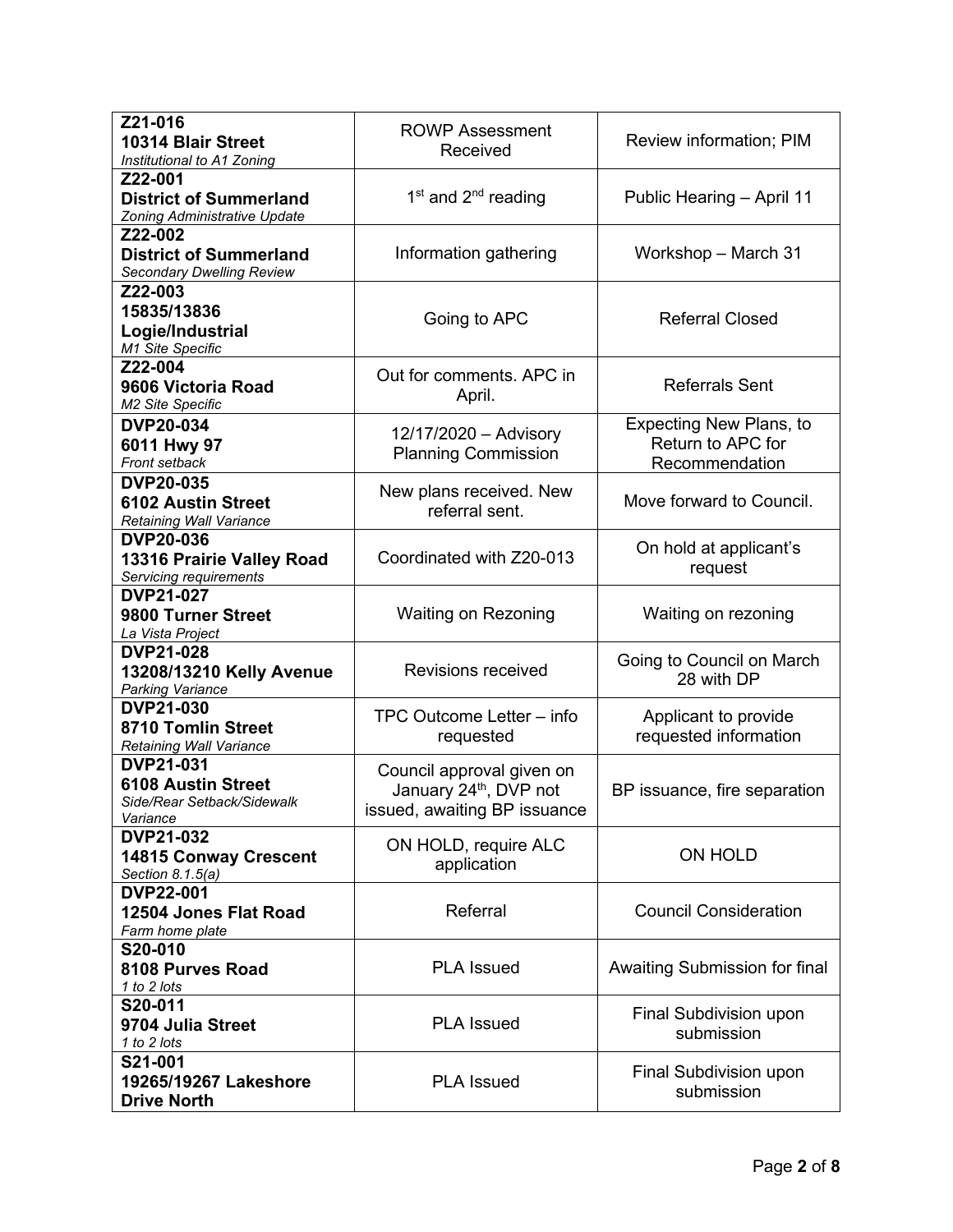| Lot line adjustment                                                 |                                    |                                                                       |  |
|---------------------------------------------------------------------|------------------------------------|-----------------------------------------------------------------------|--|
| S21-002<br>7418 Kirk Avenue<br>3 lot subdivision                    | <b>PLA Issued</b>                  | Final Subdivision upon<br>submission                                  |  |
| S21-003<br>19006/19106 Garnet Valley<br>Road<br>Lot line adjustment | <b>PLA Issued</b>                  | Final Subdivision upon<br>submission                                  |  |
| S21-004<br>6609 Nixon Road<br>2 lot subdivision                     | <b>PLA Issued</b>                  | Final Subdivision upon<br>submission                                  |  |
| S21-005<br>9907 Turner Street<br>2 lot subdivision                  | <b>PLA Issued</b>                  | Final Subdivision upon<br>submission                                  |  |
| S21-006<br>10619 Lister Avenue<br>2 lot subdivision                 | <b>PLA Issued</b>                  | Final Subdivision upon<br>submission                                  |  |
| S21-007<br>6108 Solly Road<br>2 lot subdivision                     | <b>PLA Issued</b>                  | Final Subdivision upon<br>submission                                  |  |
| S21-008<br>19013 Bentley Road<br>(Hunters Hill - Phase 2)           | <b>PLA Issued</b>                  | <b>Applicant to Submit</b><br><b>Additional Information</b>           |  |
| S21-009<br>12600 Blagborne Avenue<br>1 to 17 lot subdivision        | <b>PLA Issued</b>                  | Final Subdivision upon<br>submission                                  |  |
| S21-010<br><b>6108 Austin Street</b><br>1 to 2 lot subdivision      | <b>PLA Issued</b>                  | Final Subdivision upon<br>submission                                  |  |
| S21-011<br>12010 Lakeshore Drive<br>1 to 3 lot subdivision          | <b>PLA Issued</b>                  | Final subdivision upon<br>submission                                  |  |
| S21-012<br>20401 Highway 40<br>1 to 2 lots                          | <b>TPC Outcome Letter Sent</b>     | <b>Waiting for Response</b>                                           |  |
| S21-013<br>11709 Mott Street<br>1 to 2 lots                         | <b>Issued PLA</b>                  | Awaiting rezoning                                                     |  |
| S21-014<br>19240 Lakeshore Drive N<br>1 to 2 lots                   | <b>Issued PLA</b>                  | Final submission upon<br>completion                                   |  |
| S21-015<br>11020 Ellis Avenue<br>1 to 2 lots                        | <b>PLA Issued</b>                  | Final submission upon<br>completion                                   |  |
| S21-016<br>10812 Happy Valley Road                                  | <b>PLA Issued</b>                  | Final submission upon<br>completion                                   |  |
| S21-018<br>9913 Gillard Avenue<br>Lot Line Adjustment               | ON HOLD, ALC application<br>needed | <b>ON HOLD</b>                                                        |  |
| DP20-015<br>6011 HWY 97<br><b>Trout Creek DP</b>                    | New plan Submitted                 | <b>Expecting New Plans, to</b><br>Return to APC for<br>Recommendation |  |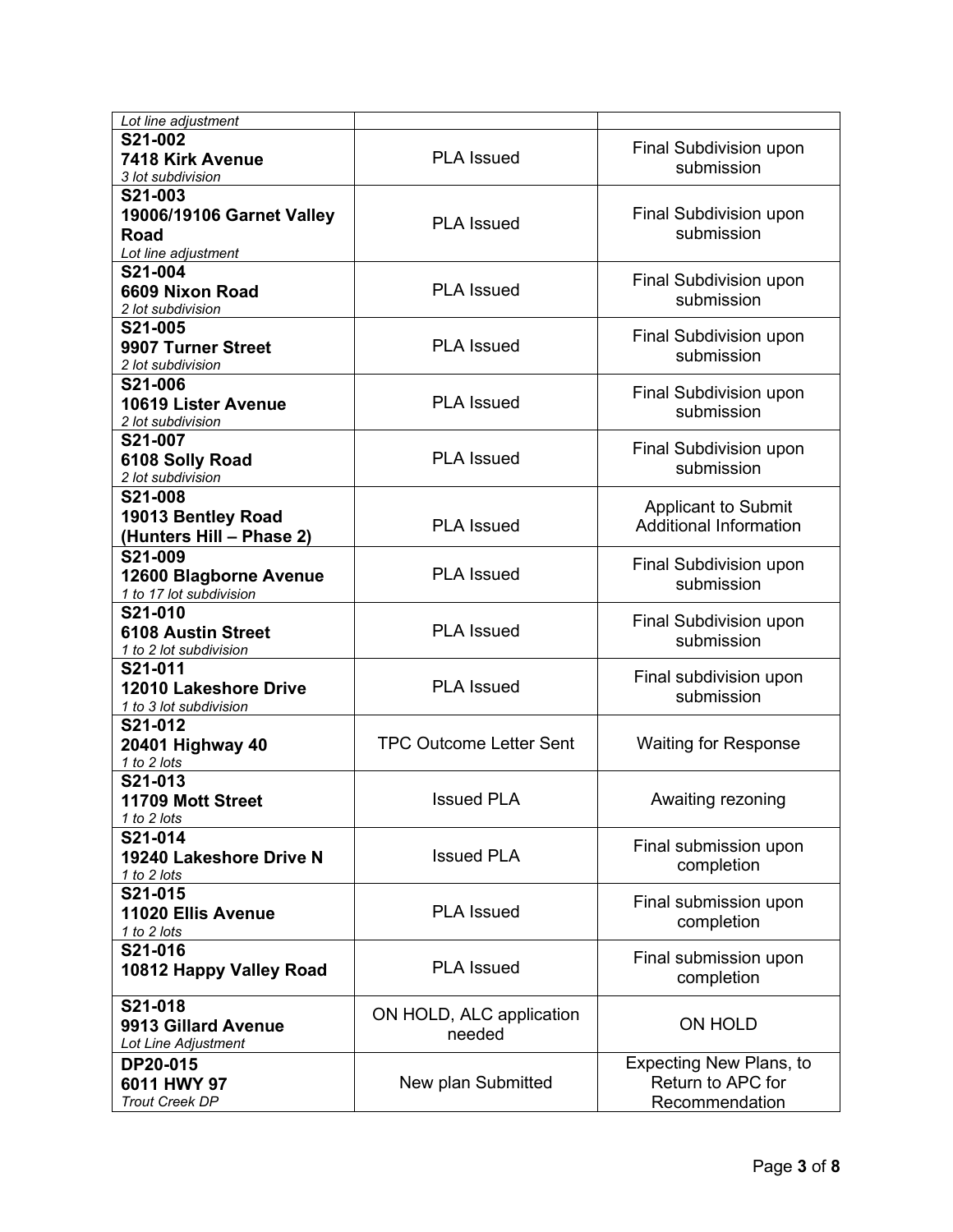| DP20-016<br>10830 Prior Place<br>Watercourse DP                               | <b>Referrals</b>                                           | Applicant revising application,<br>Awaiting submission from<br>QEP     |  |  |
|-------------------------------------------------------------------------------|------------------------------------------------------------|------------------------------------------------------------------------|--|--|
| DP21-018<br>9800 Turner Street<br>Multi-Family                                | <b>Waiting for Rezoning</b>                                | Waiting for applicant<br>information                                   |  |  |
| DP21-019<br>13218 Kelly Avenue<br>Form and Character                          | <b>APC</b>                                                 | Applicant to provide revisions                                         |  |  |
| DP21-021<br>13208/13210 Kelly Avenue<br>Form and Character                    | <b>APC</b>                                                 | Going to Council March 28                                              |  |  |
| DP21-022<br>19267-19265 Lakeshore<br><b>Drive</b><br><b>RAPR</b>              | Awaiting landscape security                                | Will issue DP once<br>landscaping estimate is<br>submitted             |  |  |
| DP21-023<br>8710 Tomlin Street<br>Multi-Family                                | <b>TPC Outcome Letter and</b><br>information requested     | Waiting for applicant<br>information                                   |  |  |
| DP21-024<br>13415 Lakeshore Drive<br><b>OASIS Development</b>                 | <b>TPC Outcome Letter and</b><br>information requested     | Waiting for applicant<br>information                                   |  |  |
| <b>DP22-002</b><br>12010 Lakeshore Drive<br><b>High Hazard Zone</b>           | <b>Referral Closed</b>                                     | Awaiting status update of<br>overall development before<br>proceeding. |  |  |
| <b>DP22-004</b><br>12010 Lakeshore Drive<br><b>High Hazard DP</b>             | <b>Referral Closed</b>                                     | Awaiting status update of<br>overall development before<br>proceeding. |  |  |
| DP22-005<br>8709 Jubilee Road<br>Multi-Family                                 | <b>Multi-Family Permit</b><br><b>Application Submitted</b> | <b>Technical Planning</b><br><b>Committee Review</b>                   |  |  |
| <b>DP22-006</b><br>12010 Lakeshore Drive<br><b>Environmental Sensitive DP</b> | <b>Referral Sent</b>                                       | Prepare permit documents                                               |  |  |

# **Development Application Activity Summary**

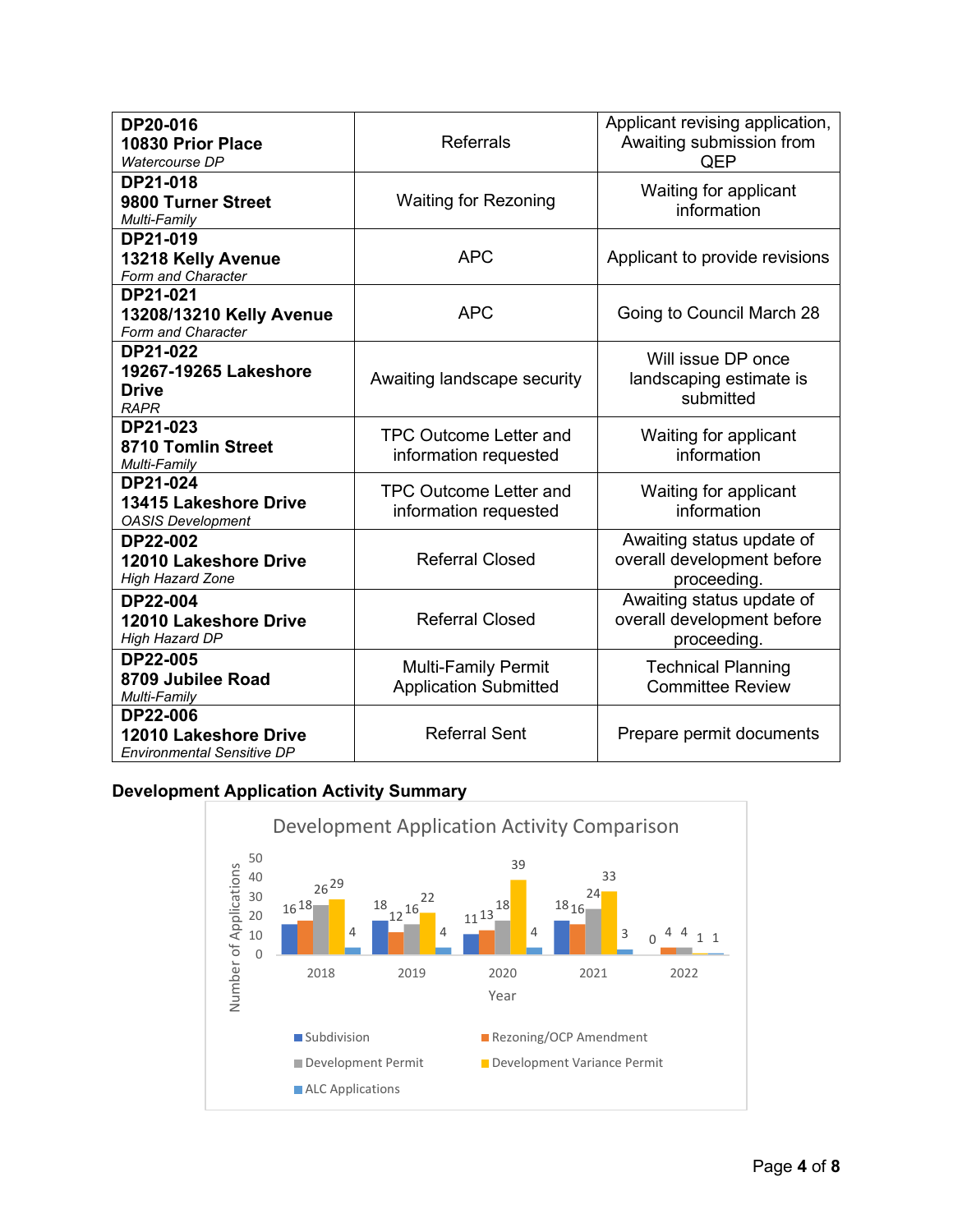February saw an influx of planning and development applications, following a reprieve in January (0 new applications submitted). A total of 10 new planning and development applications were submitted in February. This compares to a total of 7 new application for February, 2021. Of note, only one Development Variance Permit has been submitted this year, suggesting most developers are able to fit their proposals into the current regulatory framework of the District without the need for a variance.

| <b>Month of February</b>           | 2018         | 2019         | 2020         | 2021         | 2022        |
|------------------------------------|--------------|--------------|--------------|--------------|-------------|
| <b>Permits Issued</b>              | 13           | 23           | 12           | 16           | 15          |
| <b>Total Construction</b><br>Value | \$1,652,000  | \$3,124,000  | \$1,347,000  | \$1,991,000  | \$4,451,000 |
| <b>Year to Date</b>                |              |              |              |              |             |
| <b>Permits Issued</b>              | 23           | 40           | 21           | 38           | 33          |
| <b>Total Construction</b><br>Value | \$2,690,000  | \$4,532,800  | \$3,484,000  | \$5,075,500  | \$8,779,000 |
| <b>Total Annual</b>                |              |              |              |              |             |
| <b>Permits Issued</b>              | 190          | 206          | 200          | 203          |             |
| Revenue                            | \$286,337    | \$445,982    | \$399,304    | \$557,236    |             |
| <b>Total Construction</b><br>Value | \$28,043,100 | \$45,879,300 | \$35,734,900 | \$59,775,300 |             |

# **Building Permit Activity (Five Year Comparison):**

*\*Note: Annual construction values may vary from published reports. The information contained above provides Actual values at year end. Previous reports may have included construction values for permits that were issued but not collected by the applicant or commenced construction before year end.*

Total building permit construction value is now at \$8,779,000. This continues the strong pace of construction activity experienced since January and the District is currently double the average construction value experienced over the same two-month span over the past four years (\$3,945,500). Although the construction value is substantially more, the total number of permits processed is on average experienced over the past five years.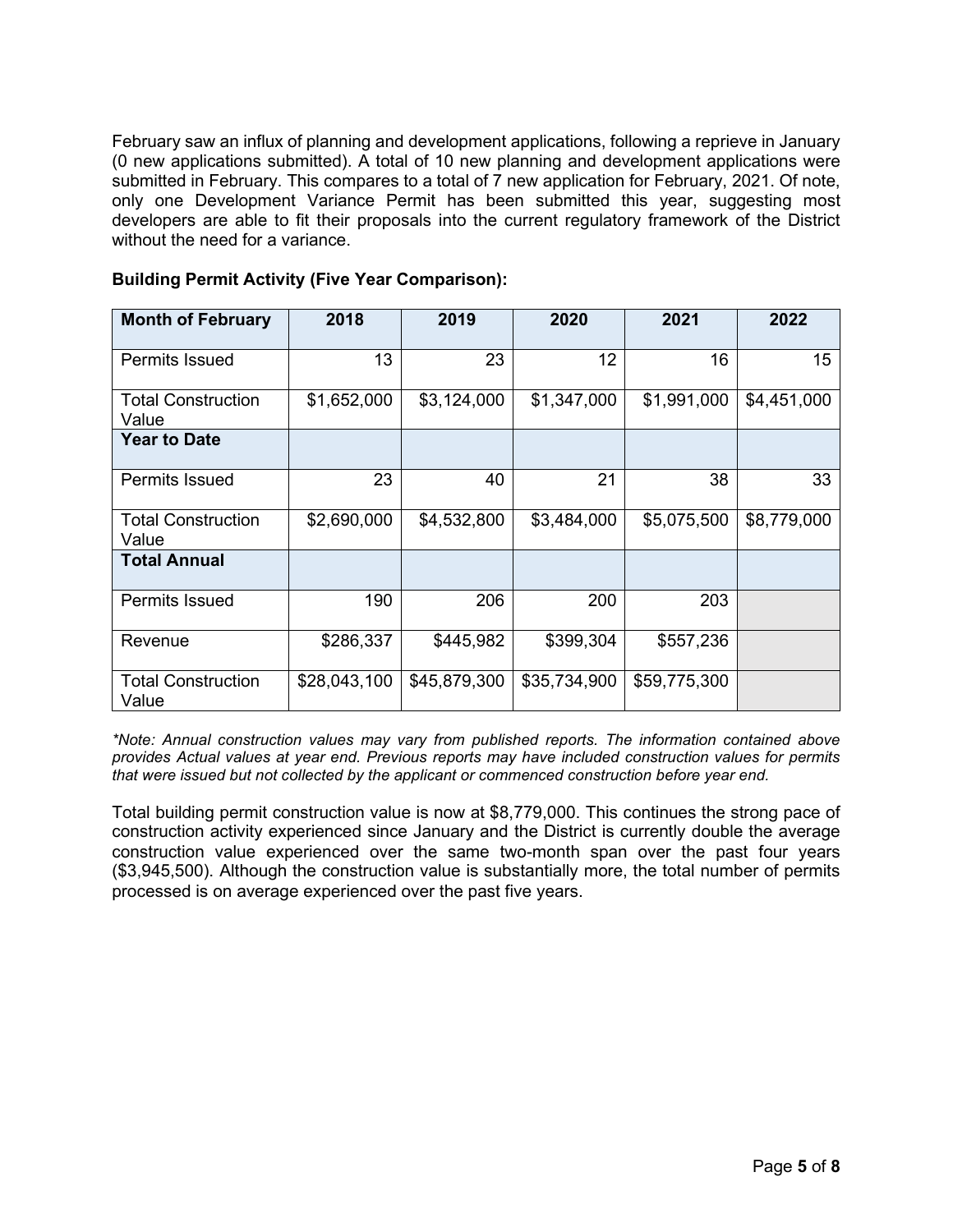# **Bylaw Enforcement Activity:**



# **Total Year to Year Comparison:**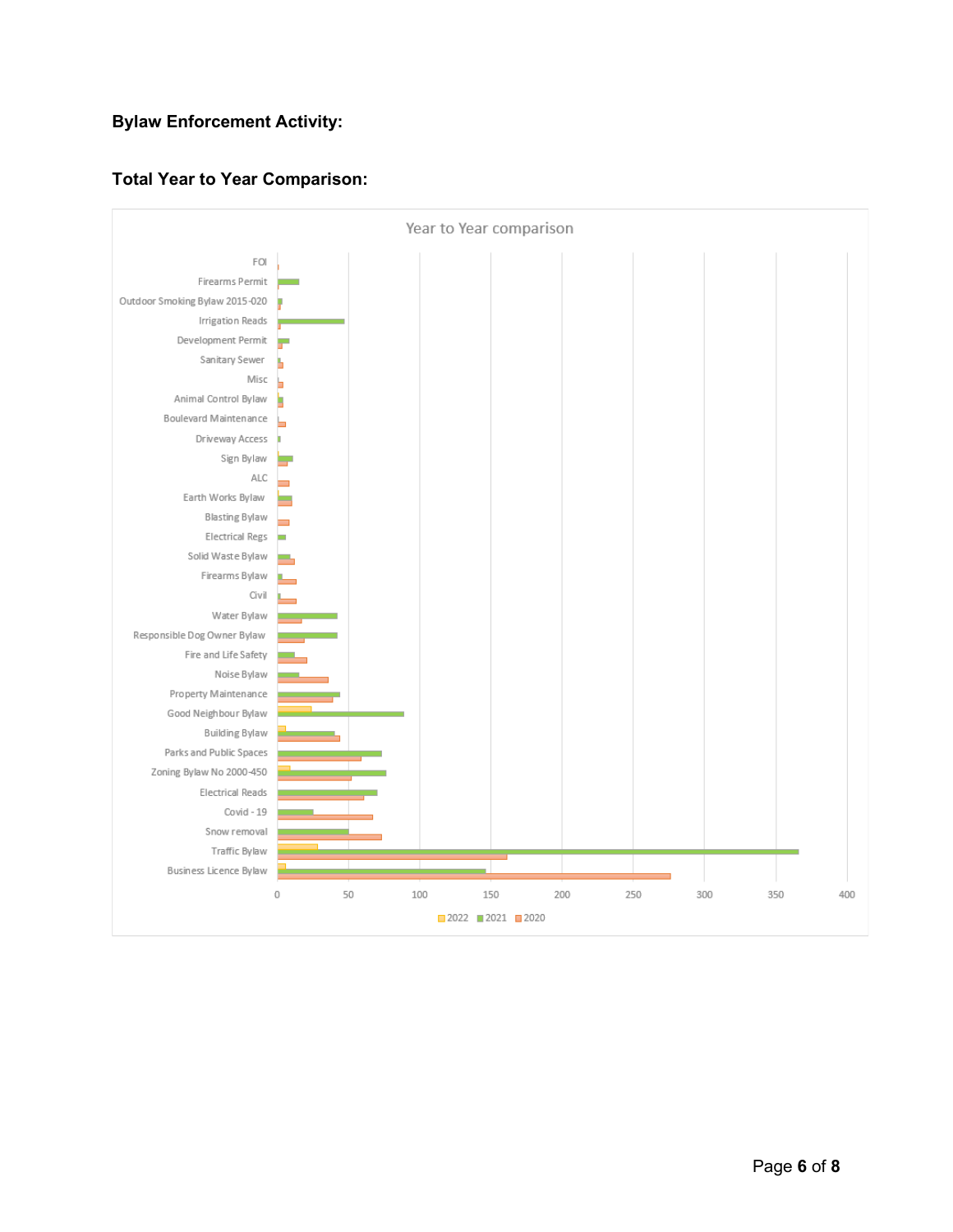# **February 2022 Bylaw Files:**



The Bylaw Enforcement team received 37 files in February, with 13 still remaining open. We have a total of 37 files remaining open from 2021. The Traffic Bylaw and the Good Neighbour Bylaw were the top two generators of bylaw files for the month of February. The enforcement team has also been active with more complex historical bylaw enforcement files, including multiple dwellings on ALR land, a home occupation use on ALR land, and build without permits (no building permits).

# LEGISLATION and POLICY:

- Regional Growth Strategy Bylaw No. 2770, 2017
- Official Community Plan Bylaw No. 2014-002
- Zoning Bylaw No. 2000-450
- Building Regulation Bylaw No. 2013-017
- Development Application Procedures Bylaw No. 2020-026

# FINANCIAL IMPLICATIONS:

Development applications generate revenue to support the activities of the Development Services Department.

# CONCLUSION:

Monthly reports will augment the information available to track and assess development activity.